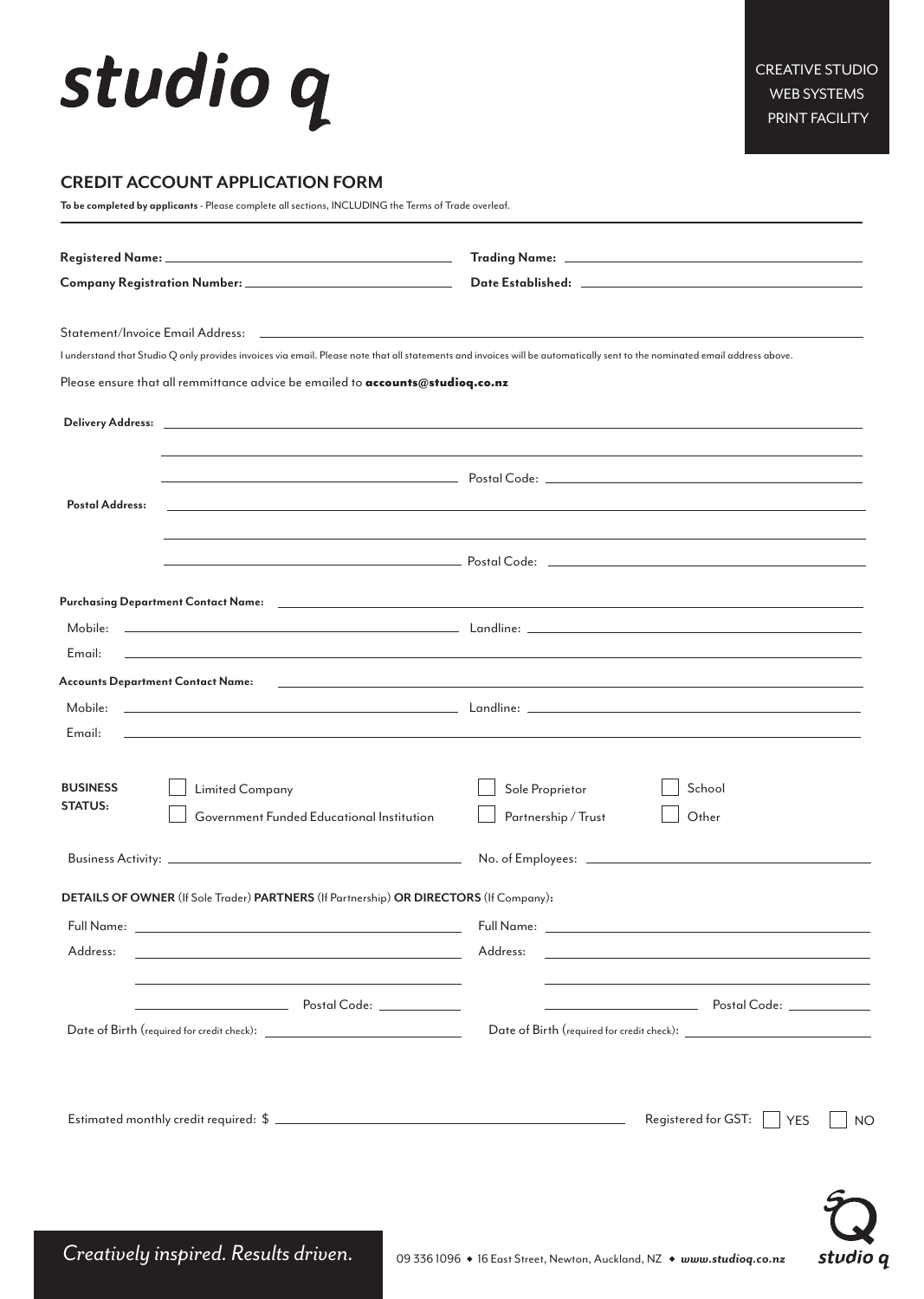#### **TRADE REFERENCES** (from non-related / non-aligned businesses)**:**

| $(1)$ Name: | <u> 1989 - Andrea Andrew Maria (h. 1989).</u>                                                                                                                                                                                 | <b>(2)</b> Name: | <u> 1989 - Andrea State Barbara, amerikan personal di personal dengan personal dengan personal dengan personal de</u> |
|-------------|-------------------------------------------------------------------------------------------------------------------------------------------------------------------------------------------------------------------------------|------------------|-----------------------------------------------------------------------------------------------------------------------|
|             |                                                                                                                                                                                                                               | Number:          |                                                                                                                       |
|             |                                                                                                                                                                                                                               |                  |                                                                                                                       |
| $(3)$ Name: | the process of the control of the control of the control of the control of the control of the control of the control of the control of the control of the control of the control of the control of the control of the control |                  |                                                                                                                       |
|             |                                                                                                                                                                                                                               |                  |                                                                                                                       |
|             |                                                                                                                                                                                                                               |                  |                                                                                                                       |

PAYMENT TERMS: Payment of Account shall be made by the 20th of the month following the month in which the invoice was issued. **CREDIT FACILITIES MAY BE WITHDRAWN ON OVERDUE ACCOUNTS AT THE COMPANY'S DISCRETION AND WITHOUT NOTICE.**

#### **DECLARATION**

- 1. On behalf of (or as) the customer I have read and understand the Terms of Trade and agree to abide by them.
- 2. Under the terms of the Privacy Act 1993, I authorise any person or company to provide Big Q Limited with such information as you may require in response to your credit enquiries. I also authorise you to furnish to any third party, details of this application and any subsequent dealings that the customer may have with you.
- 3. I/We confirm that we are currently in a solvent financial position, have never traded whilst insolvent and have no reason to believe that we won't continue in a solvent financial position.
- 4. If any separate contract for the supply of goods has terms which are inconsistent with terms of this agreement the terms of the separate contract shall predominate over the terms of this agreement.
- 5. I/We certify that the information supplied is true and correct and not misleading through omission.
- 6. I/We certify that the signatures below are that of the Directors/Partners/Proprietors of this business or are authorised to sign this application on behalf of:
- 7. I/We understand that credit may be withdrawn without notice should any authorised credit limit be exceeded.
- 8. If this form is emailed or faxed, I the signatory will forward the original signed copy to the supplier.

I hereby apply to open a credit account with Studio Q. I/We have read and fully understand Studio Q's Terms of Trade and agree to abide by them.

| Name of the person signing the application: |                                   |  |  |  |  |  |  |  |
|---------------------------------------------|-----------------------------------|--|--|--|--|--|--|--|
| Position Held:                              |                                   |  |  |  |  |  |  |  |
| Signature:                                  | (authorised signature only) Date: |  |  |  |  |  |  |  |
|                                             |                                   |  |  |  |  |  |  |  |

Please complete both this application form and the Terms of Trade and email to **accounts@studioq.co.nz**

Please post the original signed copy to **Accounts Receivable, Studio Q, PO BOX: 68228 Newton, Auckland, NZ**

| FOR OFFICE USE ONLY |              |                                                                                                                                                                            |  |  |  |  |  |  |  |
|---------------------|--------------|----------------------------------------------------------------------------------------------------------------------------------------------------------------------------|--|--|--|--|--|--|--|
|                     |              |                                                                                                                                                                            |  |  |  |  |  |  |  |
| Refernce Checks:    | $\mathbf{1}$ | $\left[\begin{array}{ccc} \text{(Reference 1)} & \text{(Reference 2)} \end{array}\right]$ (Reference 3) $\left[\begin{array}{ccc} \text{(Reference 4)} \end{array}\right]$ |  |  |  |  |  |  |  |

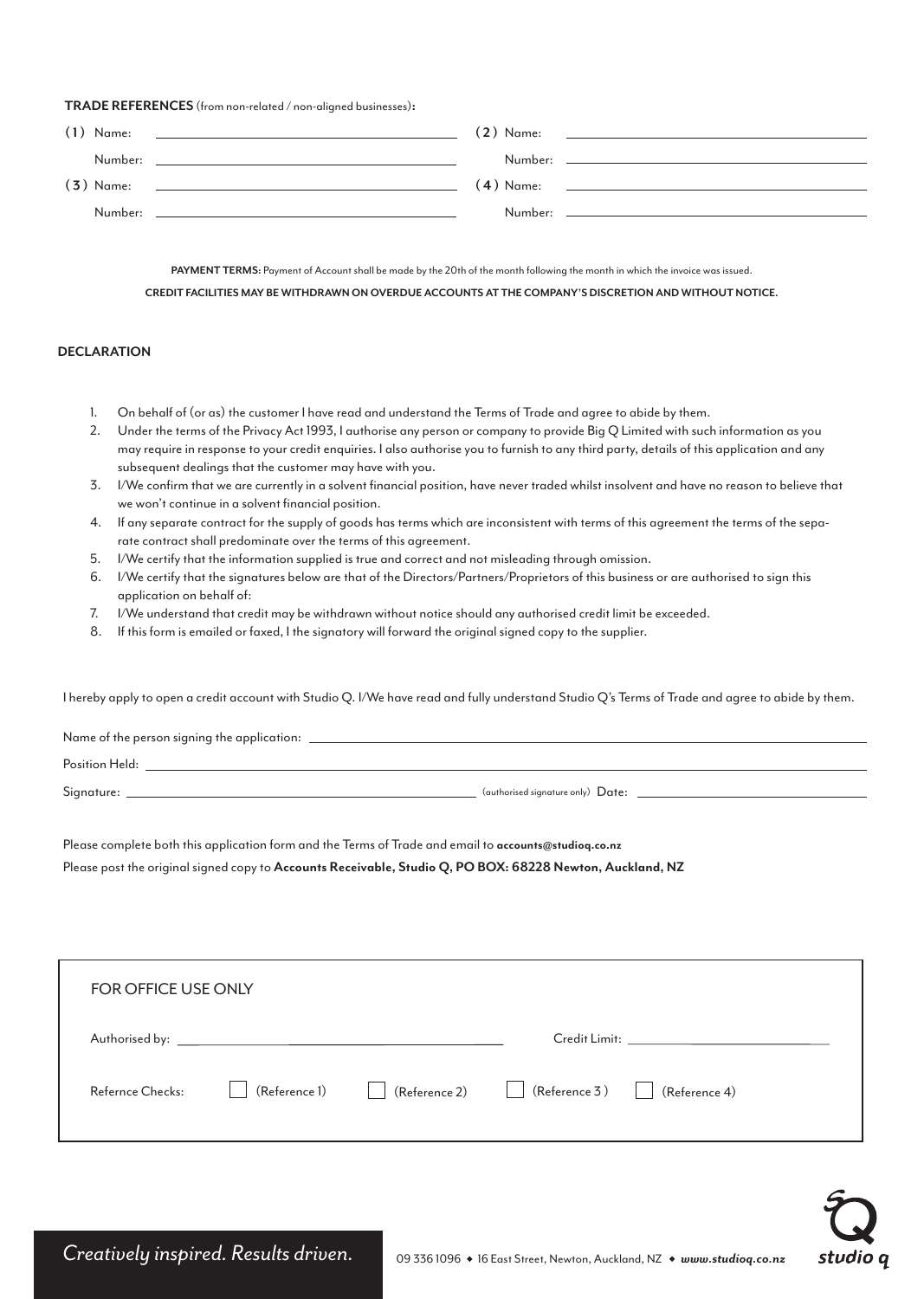# studio q

### TERMS OF TRADE (3 pages)

The following terms shall be incorporated into each contract entered into between Biq Q Limited ("The Supplier") and the Customer named on the first page of this document ("the Customer") for the supply of goods and or services.

For the purposes of this document the Supplier and the Customer agree:

"Goods" herein are any products provided by the Supplier to the Customer except however goods where the Supplier has, under proper written authority agreed that these terms shall not apply.

"PPSA" means the Personal Property Securities Act 1999. Where in this document an authorisation or act requires there to be proper authority from the Supplier, the Customer or other person attempting to assert that proper authority was given has the burden of proving that authority and is therefore obliged, before seeking to rely on that authorisation or act, to verify that proper authority has in fact been given.

#### **1. Quotations:**

 A quotation is an interpretation of the Customer's instructions, both written and verbal. Customers are therefore advised to carefully check quotations before accepting them. All quotations are on printed, typewritten, electronic or other good copy acceptable to the Supplier. Where the Customer supplies its own printing plates or any other items, they must be of an acceptable quality and quantity as determined by the Supplier. If the Supplier finds it necessary to carry out additional work or to supply materials in order to obtain good copy upon which to base a quotation, then the Customer will pay for that work and materials upon terms specified by the Supplier. For the purpose of this document "quotation" includes also any estimate. Quotations do not include GST unless so indicated. GST shall otherwise on every occasion be paid to the Supplier in addition to the quoted price. The Supplier reserves the right from time to time to vary its published pricing, and in providing a quotation will not be bound by any quotation previously given, whether to the Customer or to another Customer.

#### **2. Acceptance:**

Quotations will lapse if not accepted within 30 days of the date of the quotation.

3. Variations/Alterations:

 All quotations are based on the conditions and specifications in the quotation, and provide for all work and materials required to complete the order. Any (a) variations or alterations to the conditions and specifications or (b) increase in material and/or labour costs may increase the quoted price.

#### **4. Experimental and/or Creative Work:**

 Experimental work, preliminary sketches, dummies and other creative work, intermediate materials, and any resultant goods must be paid for by the Customer unless the cost is identified as part of the quoted price. The Customer shall not in any event use any proposal or idea from the Supplier for content, medium, layout or presentation until such work has been paid for.

#### **5. Colour Proofs:**

 The Supplier provides no guarantee that production prints will exactly match colour proofs. Variations may occur in proof preparation methods and substrates. The Supplier will however use all reasonable endeavours to provide a commercially acceptable finished product.

#### **6. Proof Approval:**

The Supplier is not liable for errors or variations in the finished work where such errors or variations were contained in the proof approved by the Customer.

#### **7. Holding of Plant to Customer's Instructions:**

 If any plant is set up to print or otherwise work on the Customer's job or on goods being prepared for the Customer and the progress or completion of the work is delayed by or on behalf of the Customer the Customer will pay the Supplier's waiting charges for such plant.

#### **8. Customer's Property:**

The Supplier will take reasonable care of the Customer's property but the Customer bears all associated risk and the Supplier shall not be responsible for any damage to the Customer's property. Unless it is otherwise agreed in writing the Customer shall arrange appropriate insurance cover. Unless otherwise agreed in writing, the Supplier may dispose of any materials held 12 months following the date of the invoice.

#### **9. Intermediate Materials:**

(Being product which comes into existence during the preparation or processing of the Customer's order but which is not the final product.) Ownership of intermediate materials, except those supplied by the Customer, will remain the Supplier's property.

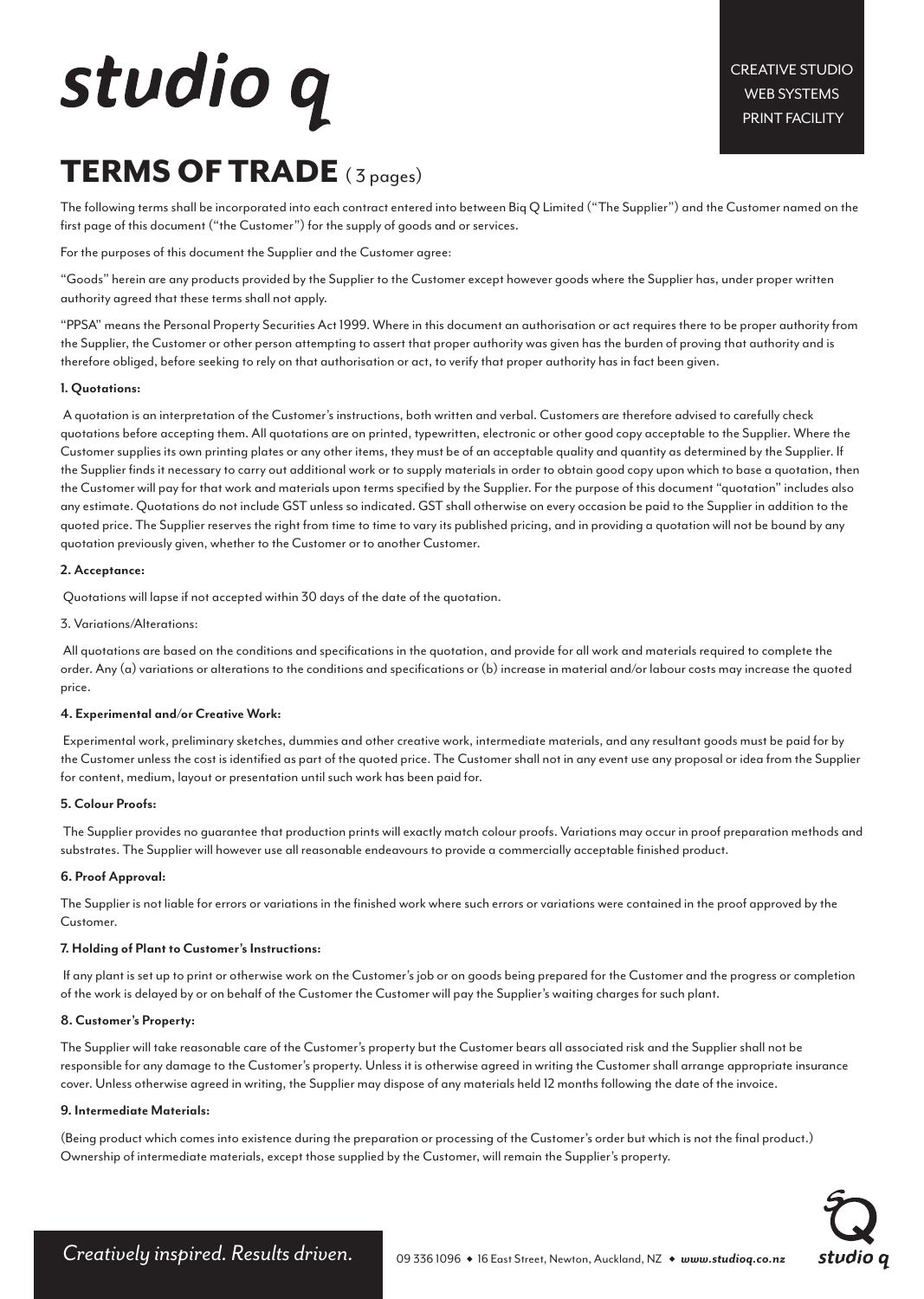#### **10. Electronic Images and/or Files:**

It is the Customer's responsibility to retain a copy of any electronic image or file supplied by the Customer to the Supplier . The Supplier is not responsible for accidental damage to any electronic material supplied and such material is held at the Customer's risk. The Supplier may charge for any additional translating, editing or programming needed to utilise Customer supplied files or images and such charges shall be in addition to the quoted price. The Supplier's own electronic records shall remain the property of the Supplier.

#### **11. Quantity:**

The Supplier will use all reasonable endeavours to deliver the quoted quantity of finished product. In the event that this is not possible, any over runs and under runs will not exceed 10 percent of the quantity ordered. The Customer will pay for the actual quantity delivered within this tolerance.

#### **12. Delivery:**

Unless otherwise agreed delivery of the goods is at the suppliers factory door in a continuous uninterrupted delivery of the complete order. Should expedited delivery be agreed upon, necessitating overtime or other additional cost, an additional charge may be made. The Customer shall inspect the goods immediately on their arrival and shall notify the carrier of any variation in the quantity delivered from that stated on the delivery documents and shall sign accordingly. Any time stated for delivery is an estimate only. The Supplier is not liable for any delay in delivery.

#### **13. Claims:**

No complaint regarding finished goods will be entertained by the Supplier and acceptance of delivery is implied except in the case of claims made in writing within 14 days following delivery.

#### **14. Termination or Suspension of Contract:**

Notwithstanding any other clause in this agreement, where a contract is suspended or cancelled by the Customer, all work carried out and goods supplied by the Supplier will be paid for by the Customer forthwith on presentation of the invoice. If work is suspended the Customer will pay any additional costs or for any loss caused to the Supplier by the suspension.

#### **15. Unlawful or Libellous Material:**

The Supplier is not required to reproduce any material or produce any goods that are, in the Suppliers opinion, unlawful objectionable, or libellous in nature or that is in breach of any copyright, patent, design or statute. The Supplier will be indemnified by the Customer in respect of any and all damages claims, costs, and expenses ( including actual legal costs and disbursements on a solicitor and own client basis) for which the Supplier may be liable or which it may suffer arising out of any claim or action which may arise out of or be associated with the goods provided by the Supplier to the Customer.

#### **16. Supplier's Liability:**

Where the Customer is a company or a person acquiring or holding him or herself out as acquiring goods or services or both for the purposes of a business the Consumer Guarantees Act 1993 will not apply to the supply of goods under this agreement. The Suppliers maximum liability for any Contract is the total receipts actually received by and applied to the Supplier in respect of the relevant contract and the Supplier will not be liable for any indirect or consequential loss to the Customer or to any third party arising from errors in the work or from delay in delivery. No warranty is given or responsibility accepted by the Supplier to ensure that finished or any goods produced comply with the requirements of any legislation relating to the marking and/or labelling, and/or packaging of goods. Compliance with any such legislation shall be the Customer's responsibility. No guarantee is given that the goods supplied to the Customer are fit for any purpose not made known to the Supplier in writing or suitable for any market

requirement. The Supplier shall not be responsible for any delay, default, consequential loss or damage due to any industrial dispute, accidents, natural disasters, acts of terrorism, equipment failure, mischievous damage or other cause beyond the Supplier's actual control.

#### **17. Intellectual Property Rights:**

The Customer acknowledges that the Supplier retains all Intellectual Property Rights in relation to goods produced or printed by the Supplier under this Contract. In the event that any work undertaken by the Supplier for the Customer breaches, or is alleged to have breached any Intellectual

Property Rights of any third party, then the Supplier shall have no liability in respect of that breach or alleged breach, and the Customer will

indemnify the Supplier for any costs losses, actions or liability suffered or incurred as a consequence of the breach or alleged breach.

#### **18. Payment:**

Payment is due in full on or before the 20th of the month following delivery, unless otherwise stated under proper authority in these terms or in the Supplier's invoice to the Customer. If invoices are not paid in full and on time the Customer will pay collection and legal fees and such fees may include additional fees or commission charged by debt collecting firms, also and actual legal costs and disbursements charged on a solicitor and own client basis. In addition to the costs of recovery the Customer will pay penalty interest on any unpaid amount from the due date until payment in full. Penalty interest is calculated at the rate of 24% per annum and such penalty interest shall continue to be payable after and notwithstanding any judgment obtained by the Supplier against the Customer. If the Supplier finds it necessary to initiate legal action against the Customer, service of any document will be deemed to be effected on the Customer if that document is left at the address shown as the Customer's business address or home address or registered address. The Customer further agrees that the Supplier reserves the right to withhold the supply of goods and services at any time without notice to the Customer. Should the account balance exceed the fixed limit determined by the Supplier, the Supplier reserves the right to withhold the supply of goods and services without notice.